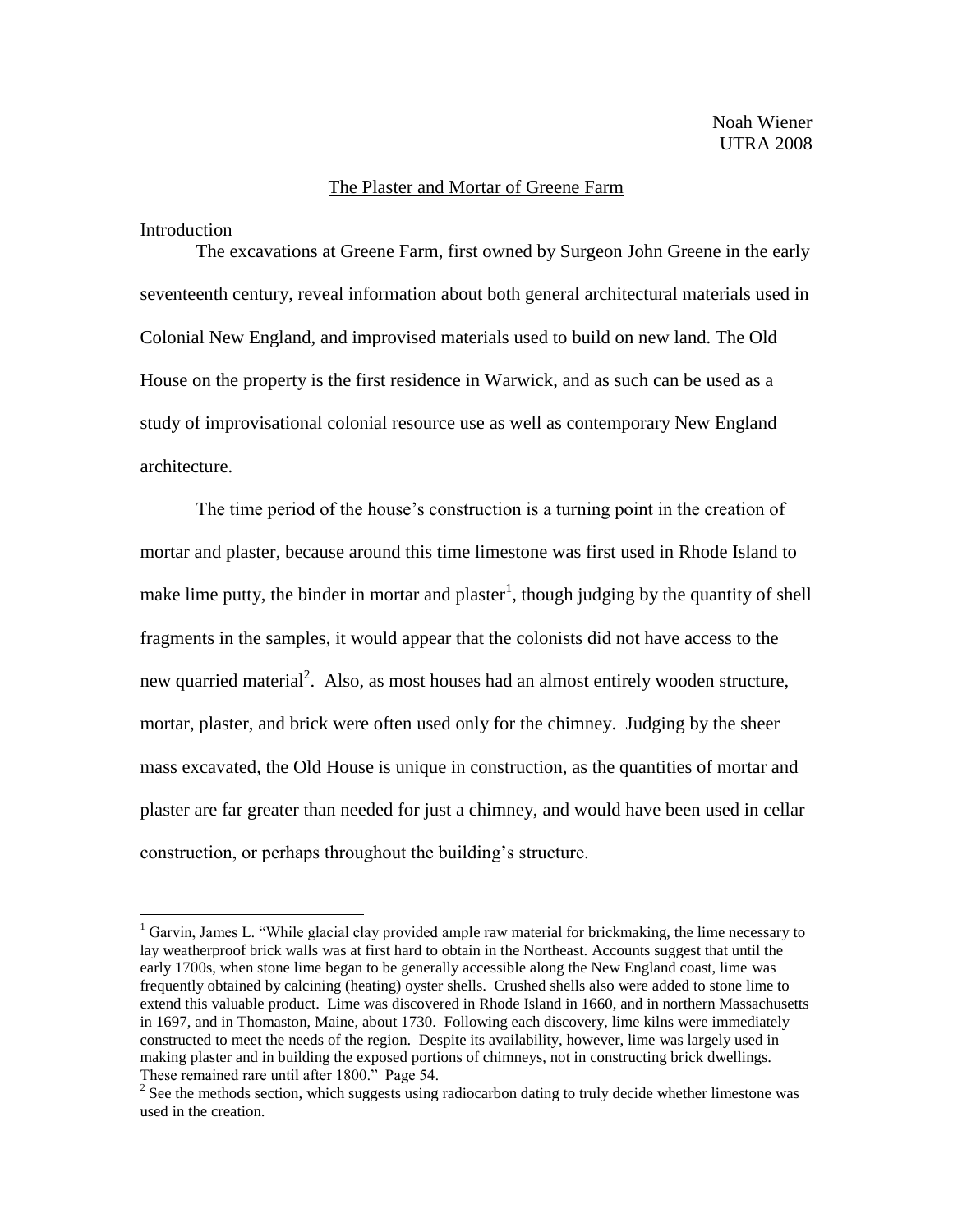This study examines characteristics of the mortar and plaster samples found by contrasting them with each other and comparing samples of different colors (implying different sand types) through an examination of the binder to aggregate ratio, a comparison of the material inclusions, cataloguing of elemental composition, and studies of the differing compositions of the flatter edges of plaster.

## Material Descriptions

Our samples of mortar and plaster are a combination of lime putty and aggregate.<sup>3</sup> The samples are divided into four groups: White plaster, darker plaster, lighter mortar, and darker plaster.  $4$  The flat edge of the white plaster is the most uniform substance, and is generally the least given to crumble. The darker plaster is still less crumbly than the mortar samples (especially the flat side) and has more inclusions, cracks, and varied coloring than the white plaster. The mortar samples as a whole are very rough, and tend to crumble quite easily, as their exterior is more quartz based than aggregate. The whitish mortar samples (darker than the white plaster—the mortar tends to be a bit



 $3$  For more information on the creation of the lime putty, see the diagram detailing the process of its construction, attached to this document (on the wiki). Since the samples are presumably made from shell rather than limestone, the chart should read calcinated shell rather than limesone.

 $4$  Images from left: darker plaster, white plaster, lighter mortar, darker mortar.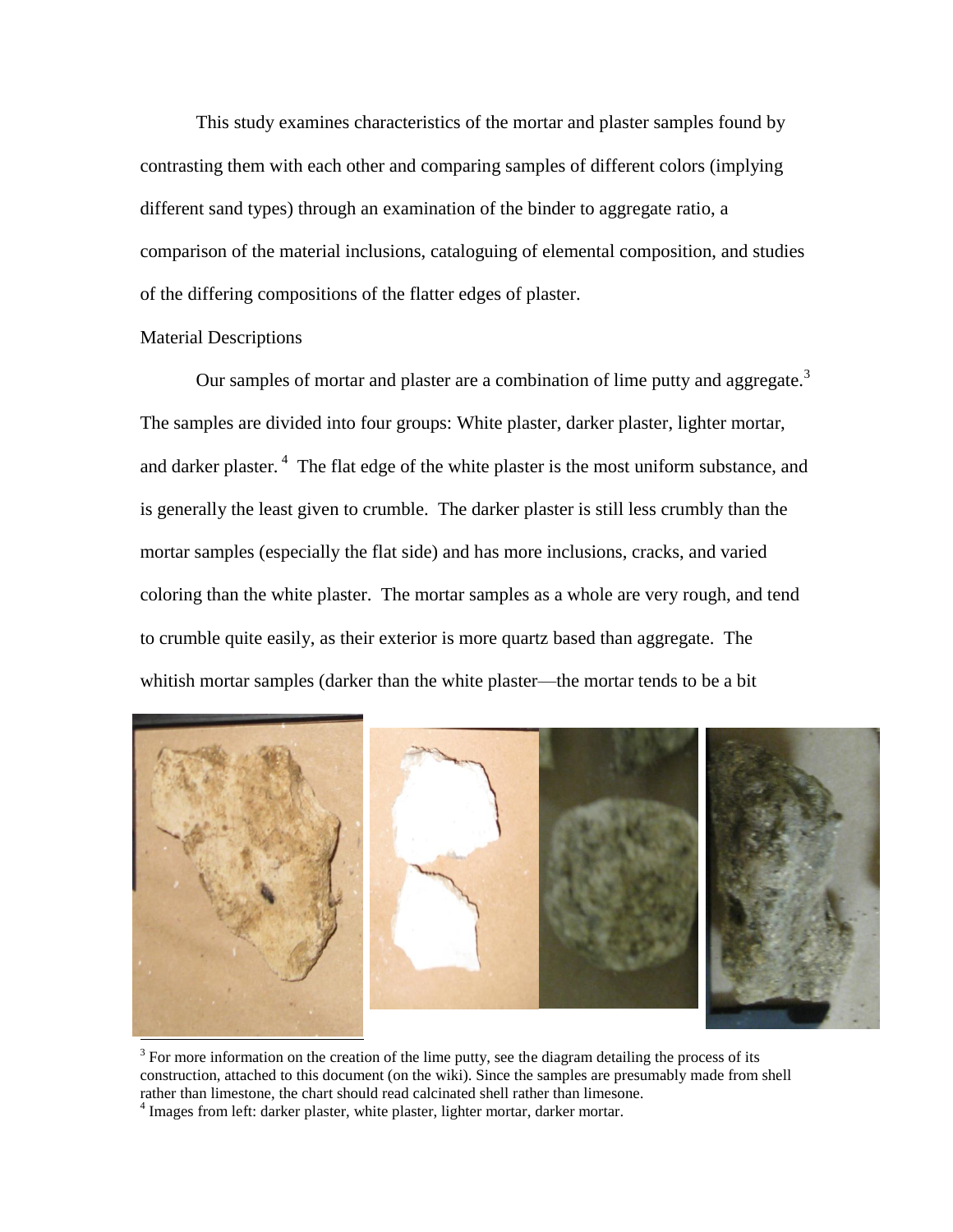darker) vary greatly in numbers of inclusions, but the dark mortar samples have the most consistently large mineral inclusions within. The whiter samples appear to have the most shell inclusions. There are samples still attached to brick, shell, and slate, and these vary between shades of mortar, but we have very few plaster pieces that are attached to any foreign materials.

## **Methods**

There are several means by which mortar and plaster can be examined. The first method is simple petrographic analysis using a high-powered optical microscope, in order to examine closely how homogenous the surfaces of the samples are, as well as to view the individual components of the aggregates.

The next method of analysis involves the usage of hydrochloric acid to dissolve the binders in the mortar, in order to separate out the sand for individual analysis, as well as get volumetric values for aggregate versus binder. Average historical mortar samples are usually feature a ratio of around two-thirds aggregate and one third binder material, to make up for the fact that one third of the volume of average-sized sand is air space that can be filled with putty. This analysis can be improved on by collecting the CO2 gas from the reaction, in order to see how much evaporates into CO2 (the binder), how much sand is left behind (the aggregate), and how much material simply is left behind in an aqueous solution. If at least ten percent of the volume is becomes aqueous, this probably means that the sample in question is hydraulic, based in the quantity of complex silicates.<sup>5</sup> The process that I am using to dissolve the carbonates is a modified combination of the techniques of Donald L. Pile, Alana S. Benjamin, Klaus S. Lackner,

<sup>&</sup>lt;sup>5</sup> Stewart, John and James Moore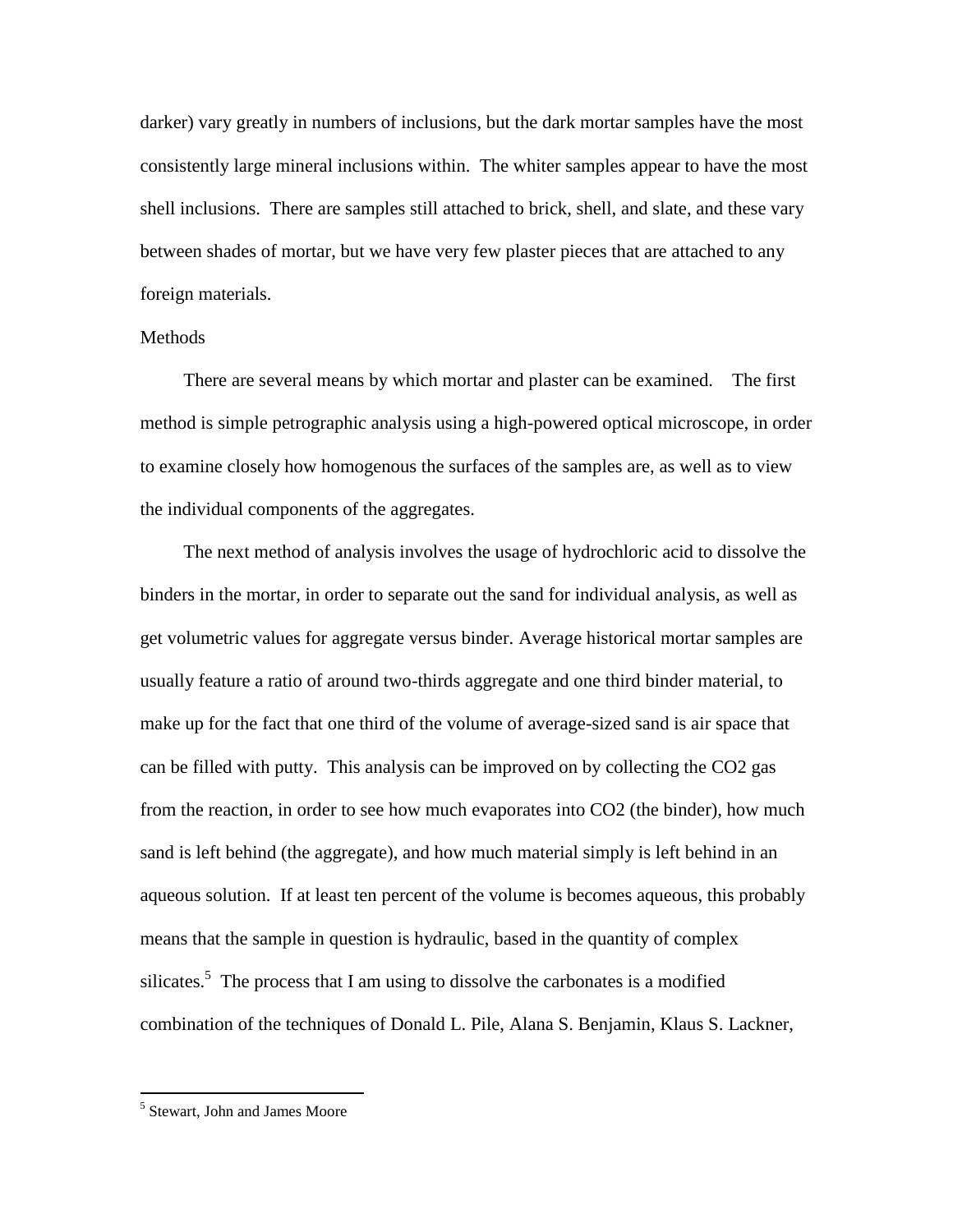Christopher H. Wendt, and Darryl P. Butt<sup>6</sup>, and Hanna Jedrzejewska.<sup>7</sup> This process will be useful for determining the volumetric quantities, and as a result, is telling about the size and structure of the sand used, as well as the composition and making of the aggregate.

Before the chemical test could be completed, the larger chunks of shell were

removed from the aggregate, and their masses recorded. As the shells were part of the aggregate, but contain high amounts of carbonates, they would interfere with precise results in these tests. The chemical tests done on the Greene Farm mortar and plaster involved a modified version of the Jedrzejewska apparatus. The test tube is filled with a  $.1 - .15$  gram sample, and the initial



height of the water level in the buret is recorded. The pipette then releases 1 mL of 6M HCl into the test tube, and a resulting CO2 gas is sent through the tubing to the buret. As the binder is mostly calcium carbonate, the acid in the following reaction dissolves it:  $CaCO<sub>3</sub>(s) + 2HCl(l) \square Ca<sub>2+</sub>(aq) + 2Cl·(aq) + H<sub>2</sub>O(l) + CO<sub>2</sub>(g)<sup>8</sup>$ . The quantity of gas can be used to determine the mass of calcium carbonate/binder. The remains in the test tubes are put in an ultrasonic bath, and are then decanted with water and alcohol, dried, and then weighed to determine mass of the aggregate.

 $^6$  Donald L. Pile, Alana S. Benjamin, Klaus S. Lackner, Christopher H. Wendt, and Darryl P. Butt<br><sup>7</sup> Jedrzejewska, Hanna

<sup>8</sup> Donald L. Pile, Alana S. Benjamin, Klaus S. Lackner, Christopher H. Wendt, and Darryl P. Butt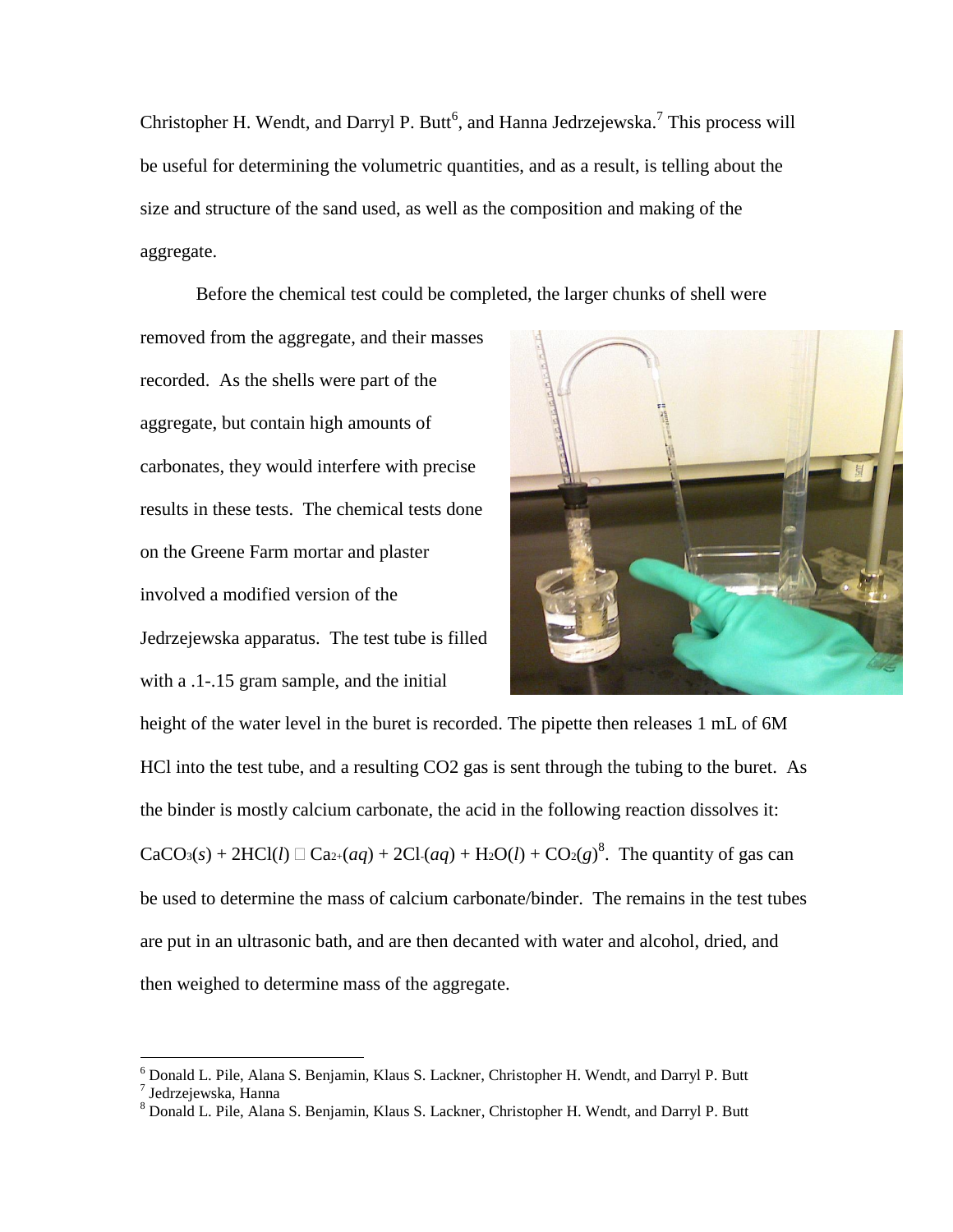The next comparative study of mortars and plasters was conducted with a handheld X Ray Fluorescence unit, which allows for an examination of some of the elemental composition of the substances. While it is not as detailed as a fuller XRF test, it allowed for a basic compositional comparison. Lacking in silicates and many other major element groups makes this test useful only for qualitative comparisons. For a fuller examination of mortar and plaster samples, I suggest conducting full XRF tests to get better results for composition.

Thin-section analysis was conducted on a piece of white plaster. Ideally thin samples would have been prepared for all sample types, but in the given time, only one sample received this treatment. There are particular difficulties with making thin sections of mortars and plasters, due to the fact that water cannot touch the sample. The sample is prepared with layered C:D epoxy, and polished on increasingly fine surfaces using mineral oil and acetone. The thin section allows for sample viewing under  $SEM/EDS<sup>9</sup>$ , and, more importantly, allows for compositional analysis using polarized lenses on optical microscopes. Individual substances appear as different colors when a "polarizer" is put below the slide above the light, and an "analyzer" is put perpendicular to the polarizer, but above the specimen below the upper light source.<sup>10</sup> Based in the ability for light to penetrate the thin section we can identify particular inclusions as isotropic (including substances like glass) or anisotropic (such as quartz), depending on whether or not light travels through the substance at a single velocity. Isotropic substances appear as clear or black when examined with interference colored lenses, whereas anisotropic

 $9$  The vacuum created by the SEM can pull mineral oil out of the thin section, leading to extremely charged and not especially high quality SEM pictures. If possible, make the section as thin as possible, and wash it with acetone and dry it many, many times to remove as much oil as possible for several days prior to using the SEM.

<sup>&</sup>lt;sup>10</sup> Delly, John Gustav.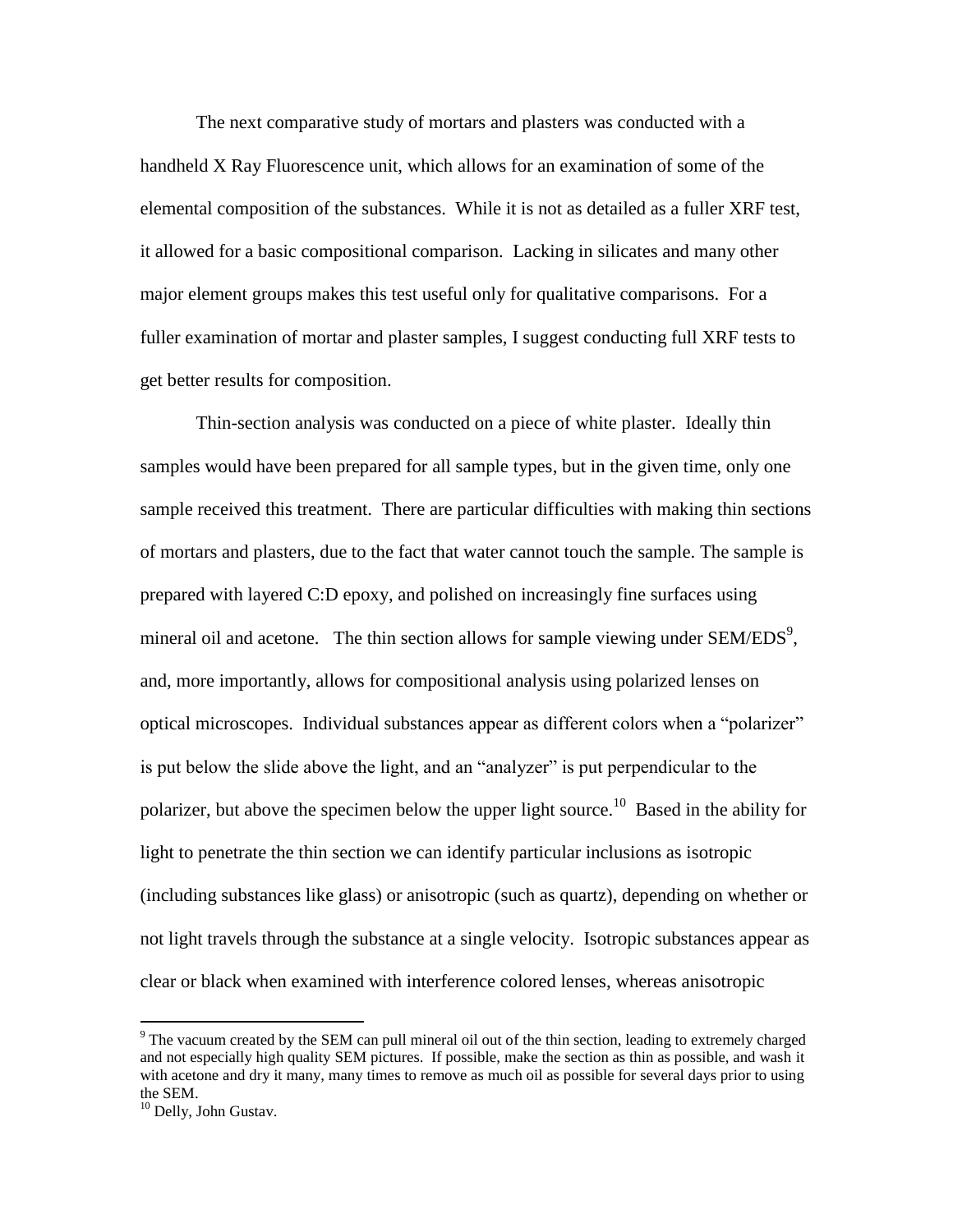appear colored based on the differences between their refractive indices. Since the retardation of the colors appears uniquely different for each mineral type at particular thickness, using a birefringence chart, one can identify the components of a thin section. Not only does thin section allow for closer examinations of the individual components, it allows us to see structurally the non-sand aggregate substances, and their relative quantities, in good detail.

There are several other useful ways to test historical mortar and plaster samples that this experiment could not include for time or cost reasons. Beyond more in-depth XRF and thin section preparation, ICP-MS (Inductively coupled plasma mass spectrometry) could give a more accurate compositional analysis, and radiocarbon dating could tell us about the makeup of the binder, $^{11}$  specifically whether it was made entirely from the shells excavated, or if quarried limestone was used in putty production. The final important qualitative tests that could be completed for a comparison of the mortar and plaster samples to each other, and to other contemporary, ancient, or modern samples, would be hardness tests, which have a standardized scale and can therefore be used to compare the samples accurately with samples from other periods, or sites. Results

Initial observations of the materials, using a non-polarized optical microscope, revealed several differences in the nature of the samples. The fact that the darker samples had larger quantities of mineral inclusions, but the whiter samples had more shell inclusions suggests compensation for the strengths and weaknesses of differing sand

 $11$  If the samples dated to 800 years old, that would suggest that the binder was made from shell, as ocean samples tend to come up 400 years older than the shells, which were probably removed from the ocean about 400 years ago. If the binder was constructed from limestone, the binder would come out quite a bit older than 800 years in radiocarbon dating. From conversation with Yongsong Huang, Brown University GeoChem professor.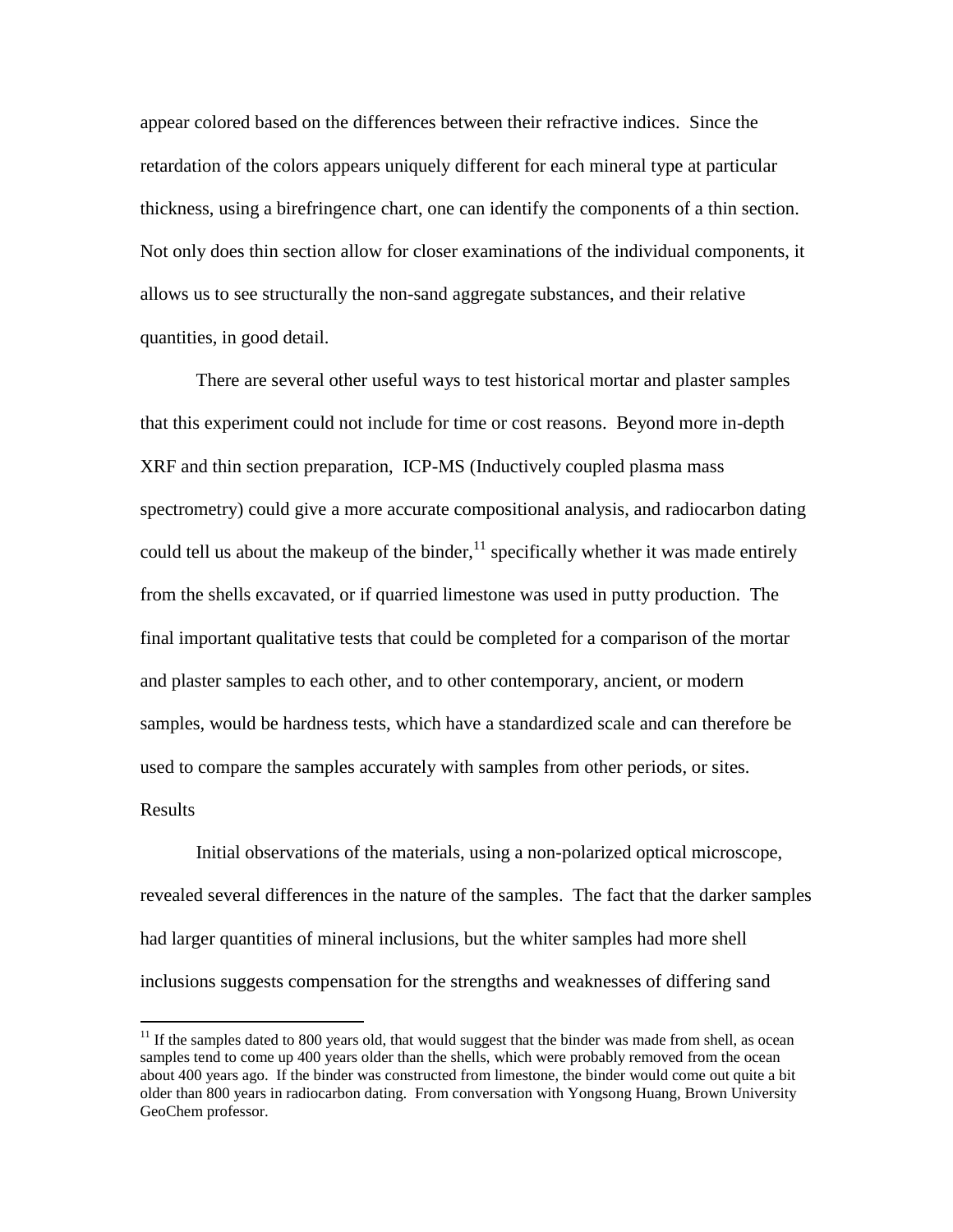types, creation by different masons, or varying composition based in function. Despite the large amount of movement over time from wall-fall and erosion, the last idea seems least likely, as the samples were generally found mixed together without contextual or stratigraphic differences between locations of varying sample types.

The XRF displayed some interesting comparative studies on the samples. The general trend of materials seemed more uniform within mortar and plaster, and the color of sample seemed secondary. For example, the plasters had more sulfur than the mortars, with the highest amount of sulphur in the white plaster, followed by the dark plaster, followed by the white mortar. The dark plaster had the least. Calcium and Iodine had the same order of frequencies as sulphur. This confirms the ideas that sample types share more characteristics with themselves than the like-colored pieces made with similar sands. The exception in XRF was iron, but with the varying amounts of iron in the surrounding soils, it can be assumed that the iron quantities have more to do with the location of the finds than mortar/plaster building materials. Potassium and Titanium were found mostly in the darker mortars. While silicates and many other important elements are not caught by the XRF, ones like calcium, (a component in calcium carbonate) a major constituent of the binders, gives ideas about binder to aggregate ratios in the various samples, and the high readings on the flat sides of the plasters, along with their less crystally surfaces, suggests that there may be more binders flattened out to create the surface of the plaster, with less aggregate put on one side. The white mortar samples were generally more similar to the plasters than the dark mortar.

Preparation for the acid digestion of the samples involved crushing the samples, and separating out as much shell from the samples as possible, to avoid misinterpretation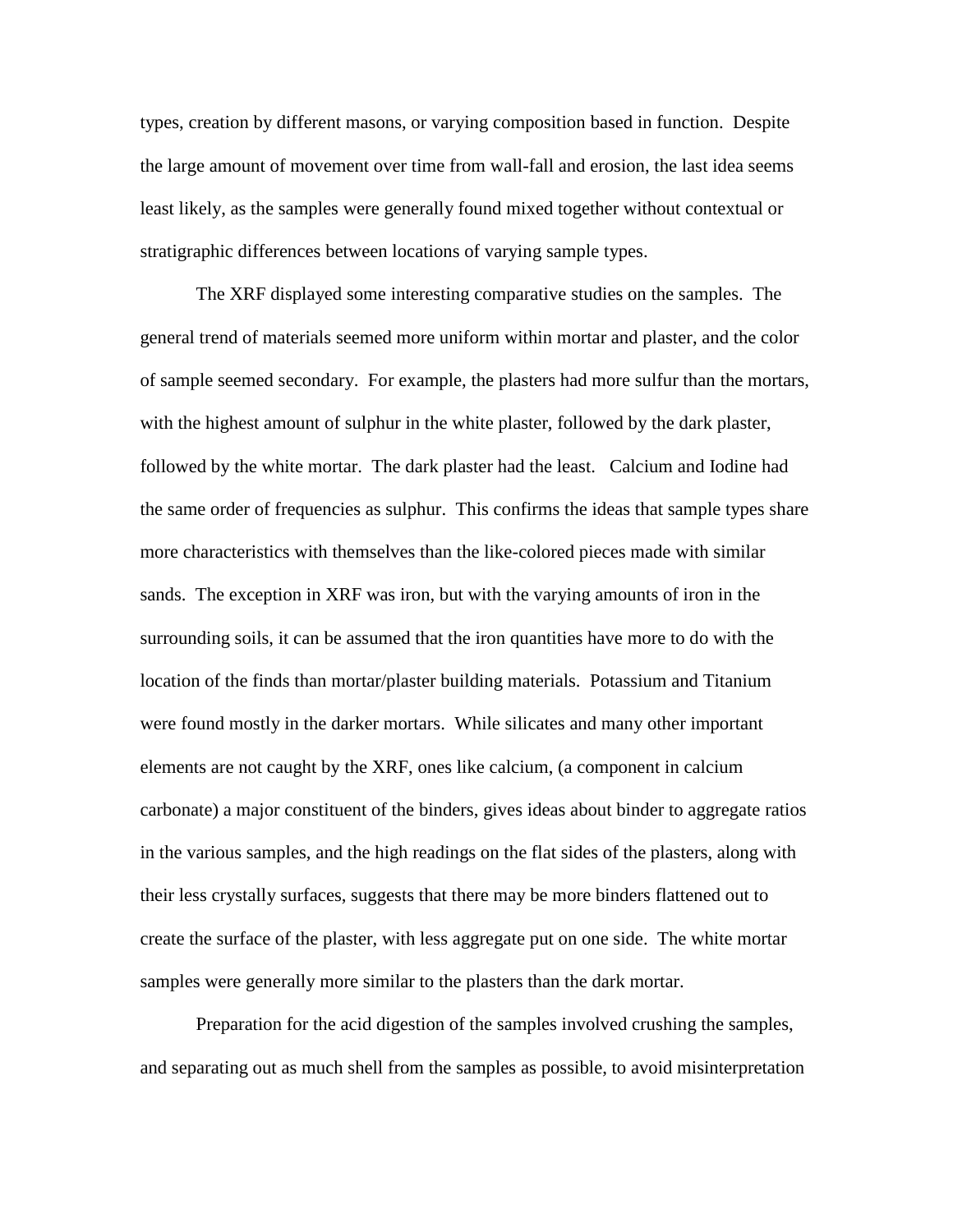of the quantities calcium carbonate. Preparations of ten gram samples were made of each, and shells were removed as best as possible.<sup>12</sup> The samples that were used displayed certain unique characteristics. The dark mortar had the most orange inclusions, suggesting iron deposits in the sample. The white mortar had the most shell inclusions, making up over twenty percent of the mass of the sample. The white plaster had approximately four percent of its volume in shell, and the darker samples had negligible shell quantities. The amount of shell in the white mortar may have led to surprisingly large amounts of CO2 released, as not all of it may have been digested by the HCl. The materials were sifted into several screens, and the darker samples had a higher concentration of extremely fine sand, though this may have come from the fact that a smaller percentage of the 10 grams of darker samples were composed of large inclusions.

The initial tests, designed to test the apparatus and get a sense of the quantities of gas released, were done with inaccurately weighed samples, but they gave an idea of the quantities of CO2 that would be released. The white mortars and plasters released over three times as much gas as the dark mortar, and the dark plaster released about twice as much as the dark mortar.

Next, using properly weighed samples, five tests were done on each of the materials. The quantity of gas released was added up and divided by the total initial mass of the 5 samples, to get an overall picture of the results. 0.632 grams of dark plaster produced 91.8 mL of gas, .660 grams of white plaster produced 104.0 mL of gas, .672 grams of white mortar produced 116.8 mL of gas, and .705 grams of dark mortar

 $12$  As the samples varied greatly in inclusions, the data presented for quantity of sand refers only to the samples used in the acid digestion, and is not meant to be representative for overall information on shell quantities. Still, it is important to note in the context of evaluating the results of the chemical tests done on these samples.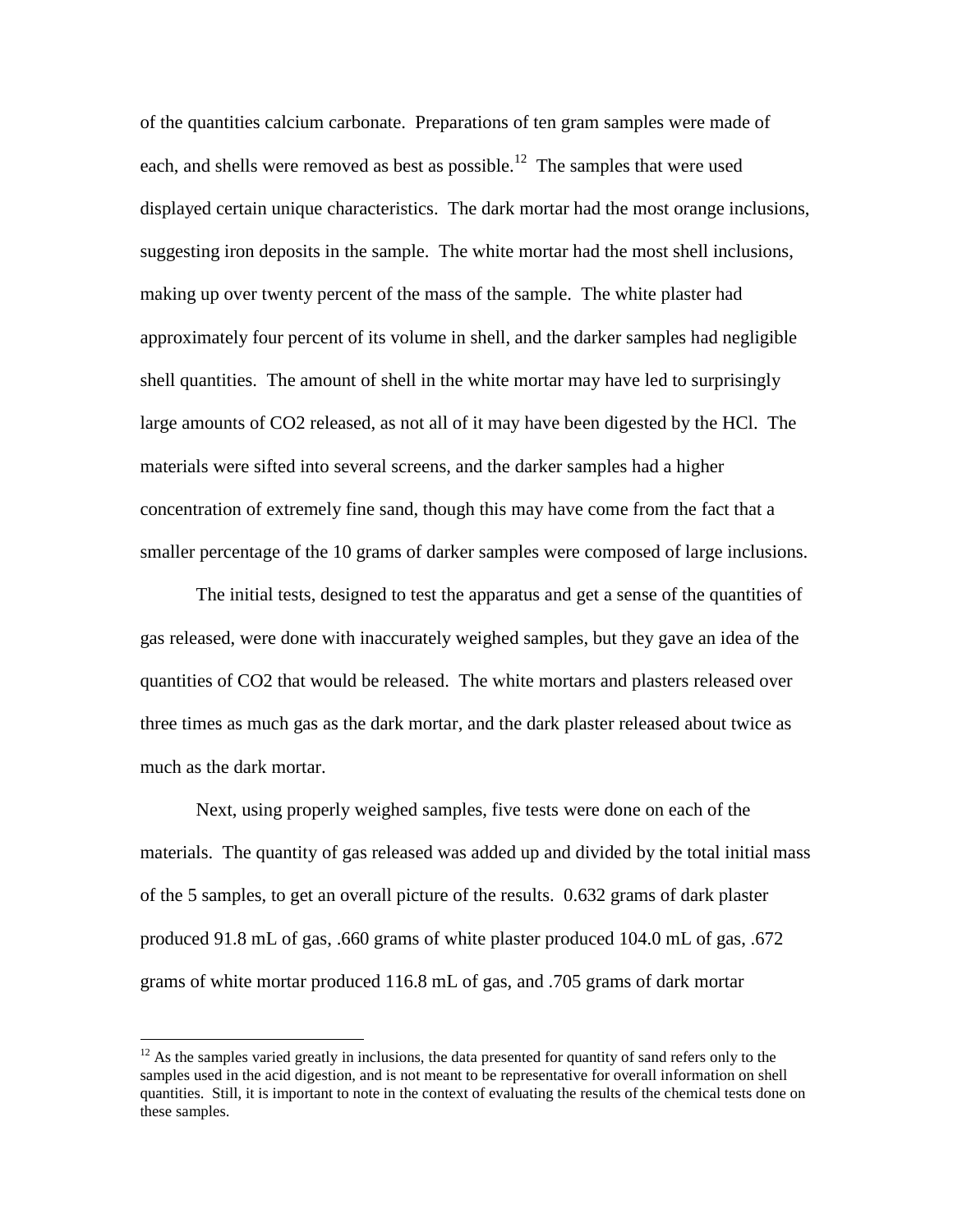produced 58.3 mL of gas. The ratios of milliliters of gas per gram are shown in the following chart:



This data could be unrepresentative of the overall amounts of calcium carbonate for a few reasons. The first is that some of the samples (especially white mortar) may have had a bit of shell remaining from the aggregate, and as a result may have an inflated amount of binder according to the chemical tests. Also, the particular sample of dark mortar had more iron than most, and as a result (since iron is a heavy substance) there were less than ten grams of aggregate/binder, deflating the quantity of dark mortar binder. Still, these results make sense with the petrographic evaluations, in which quartz was seen extending most from the dark mortar, with less binder visible than in the other substances.

Donald L. Pile, Alana S. Benjamin, Klaus S. Lackner, Christopher H. Wendt, and Darryl P. Butt outline a means for converting collected gas volumes into a mass of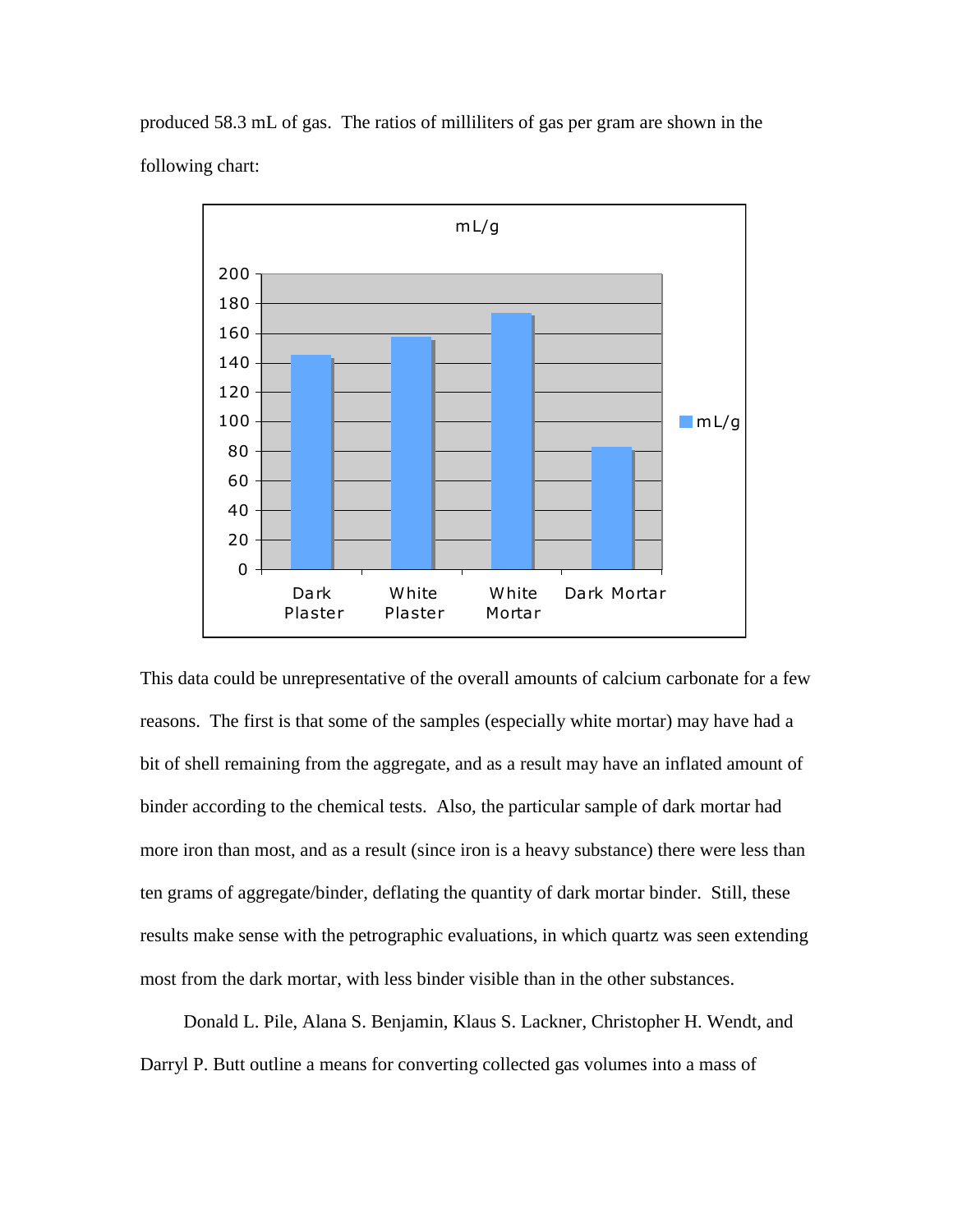calcium carbonate digested.<sup>13</sup> For this experiment, there are a great number of variables that would potentially make this inaccurate, due to the fact that the device created for this experiment was a modified version of theirs, and as a result the gas collected was done for a qualitative comparison rather than a quantitative mass. Not only was the device modified (there was only one gas collecting area, the secondary tube was so thin that the quantities of gas in it were negligible), there were also some other uncertainties. One can estimate that the pressure in the lab (outside the buret) would be approximately 100025  $Pa<sub>14</sub><sup>14</sup>$  but this is not exact enough to get specific data, as the changing pressure in the buret is calculated from this pressure. Lastly, the temperature of the water baths was not checked after each measurement, and as a result may have had a slight effect on the gas pressure. While all of these are very small issues when considering the volume of gas collected, they are just large enough to throw off certain calculations necessary for the mass of the CO2.

The test tubes were decanted using alcohol and water into weighed tin-foil containers, and were set in an oven overnight dry. This yielded surprising results. Some of the remains on the foil weigh over .05 grams less than their original sample, and some actually weigh more than the original, due to aqueous byproducts of the reaction remaining as the liquid evaporated. Strangely, as much as there are great differences in byproduct quantities, there were unexpected trends. The mortars generally gained mass, whereas the plasters generally ended up with less mass on the tinfoil than in the original sample. This is a seemingly counterintuitive trend, as the dark mortar produced the least gas, and the white mortar produced the most, so it seems odd that they are grouped

<sup>&</sup>lt;sup>13</sup> Donald L. Pile, Alana S. Benjamin, Klaus S. Lackner, Christopher H. Wendt, and Darryl P. Butt

 $14$  The lab's altitude is approximately 130 feet above sea level.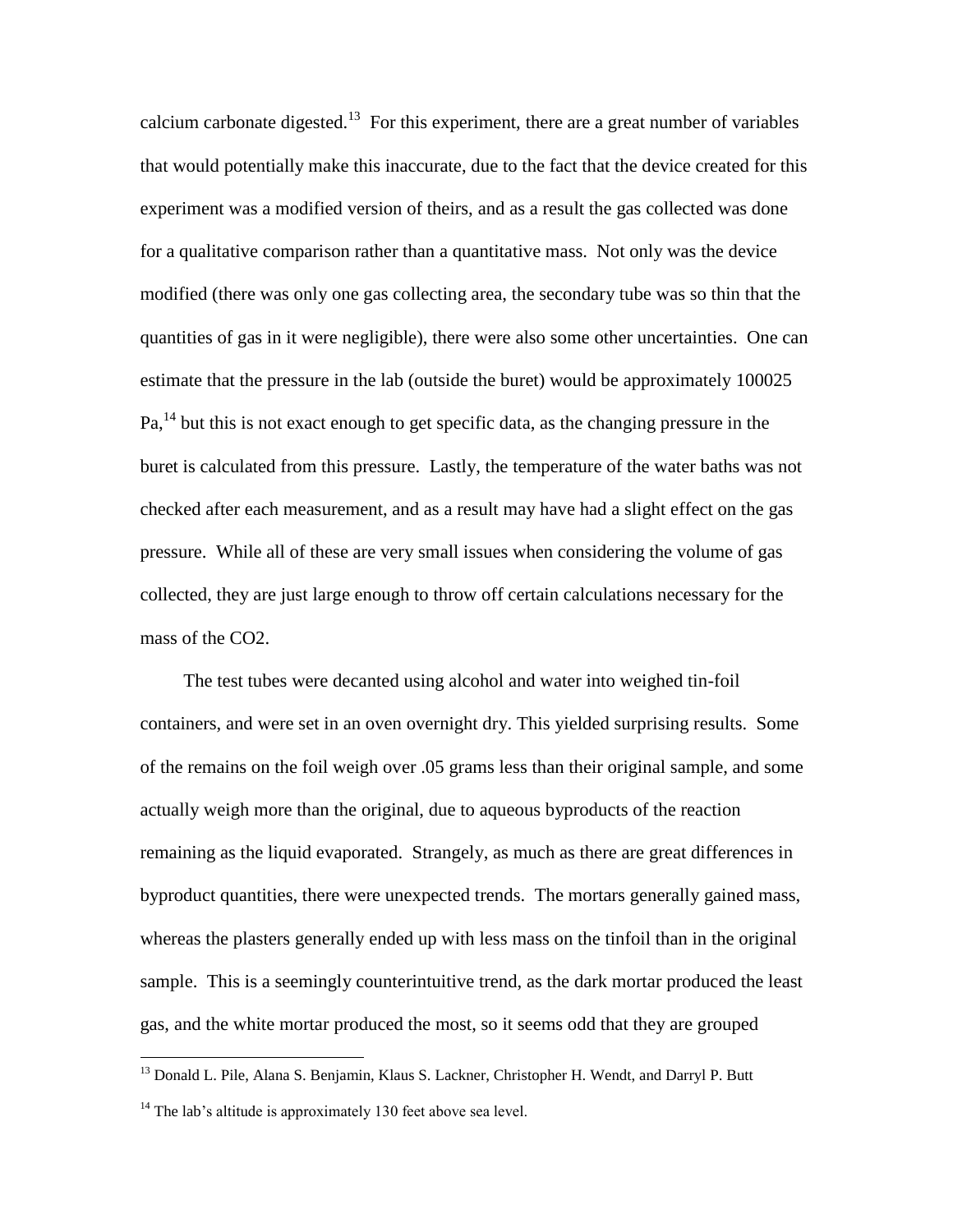together. The mortars could have a larger quantity of aggregate than the plasters (which would seem to be the case from optical microscopy), and the reason that the white mortar produced so much gas is due to the quantity of shell/concentrated calcium carbonate in the aggregate, with a smaller amount of putty absorbed by the acid. This would leave a high amount of aggregate behind, though not quite as much as the dark mortars, which left the largest quantity of sand behind. Regardless of the cause, it is enough of an unknown that we must consider these conclusions to be merely inferences, and look to the conclusions that can be drawn from these tests—that the dark mortars have the highest aggregate to binder ratio, and that the white mortar has the largest quantity of shell in the aggregate. As a whole, it is clear that the plasters have a high quantity of binder that was turned into CO2, leaving the smallest amount of non-carbonate aggregate behind.

A thin section analysis was conducted only on one piece of white plaster, though for a fuller examination of historical mortars and plasters, one must do this study on both materials. The plaster was selected because of its high inclusion content, a firmer consistency, <sup>15</sup> and the ability to examine the creation of the flat edge of plaster. After much polishing, SEM microscopy was attempted, with some problems. The vacuum caused the tiny amounts of mineral oil in the sample to charge the entire area, making photography and compositional analysis/EDS difficult. Still, some useful photographs were taken of inclusions, including a few highly zoomed shots of non-calcinated shell fragments and quartz grains. See the attached SEM photography for a view of the plaster sample.

<sup>&</sup>lt;sup>15</sup> Thin section creation for mortar and plaster is extremely slow and difficult, compared to other thin section analyses, as the samples cannot be exposed to water in the polishing or cutting process. As a result, firmer samples are easier to section.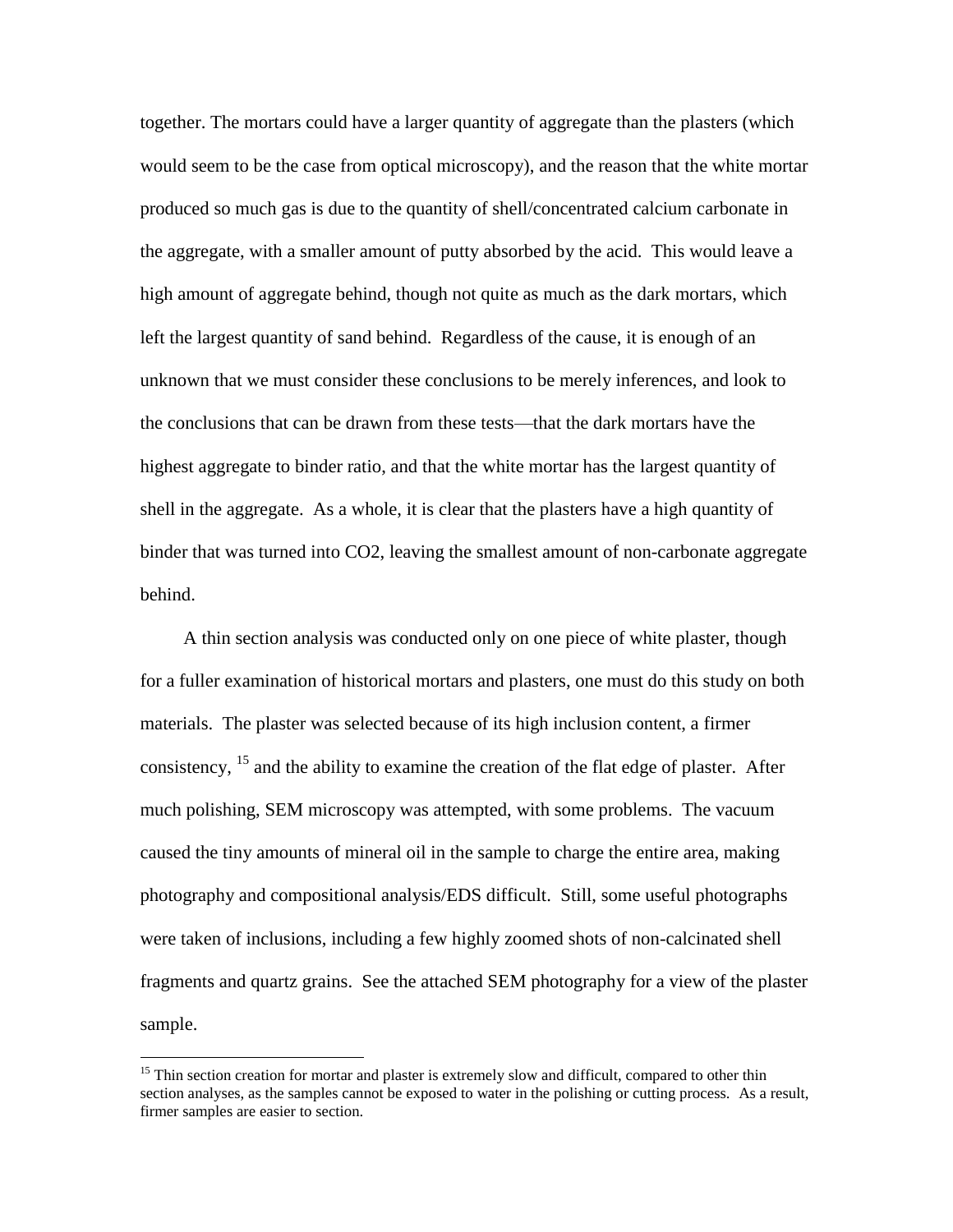The thin section's primary purpose was to be viewed through polarized light sources in order to determine the minerals using birefringence. Please see the images on the wiki while reading this paper. The first two images (black and white) taken show a good deal of mineral inclusions. The surfaces are mostly quartz, and the 'striped' surfaces are feldspar. The sand used in the sample, while appearing relatively uniform with several types of inclusions, features only a few types of mineral inclusions, and has multiple sand types. The patch on the bottom right of the first four images is actually a more clay-based sand, rather than a separate mineral inclusion. Shell fragments can be seen in several parts of the slide. One interesting note about the sand grains is that they are relatively large (and contain feldspar), indicating that the sand was probably brought from a faster flowing water source to somewhere near Greene Farm, as the settlers presumably would not have transported the sand great distances. One possible source would be the large quantities of sand at the "Rhode Island desert" in West Greenwich.

The fifth and sixth images are details of feldspar inclusions in the sample, which appear as lined black and white (and blue with polarizing lenses) mineral inclusions. In the next few pictures, the larger white spots are larger quartz inclusions. Images 15-19 show the flat edge of the plaster, along the top half of the images. A white line can be seen near the edge, and this is where the change in material type can be seen. It appears as if the masons took the original samples, wore them down with something, perhaps a cloth or piece of wood, in order to flatten them, and then added a thin layer of extra plaster to smoothly coat the surface, perhaps with a slightly larger quantity of binder.<sup>16</sup> The white line by the edge shows signs of the quartz crystals decoupling and

 $16$  Which would explain the larger binder constituents seen in X Ray Fluorescence on the edges of the plaster samples. This theory is backed up by the thin section images featuring finer grain materials in this area.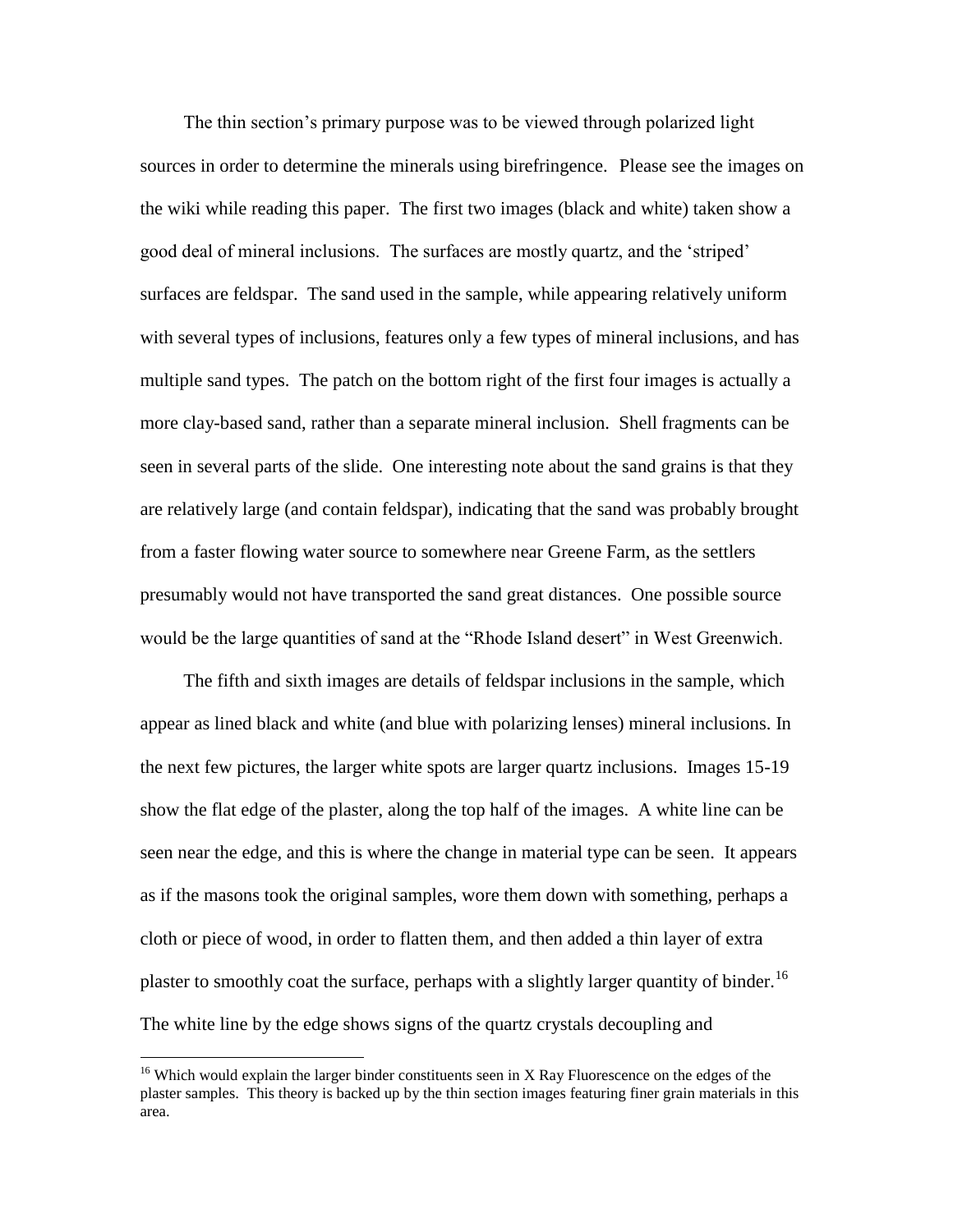expanding/recrystalizing near the edge, as water penetrated into the calcium carbonate in the area. As the crystals expand, more water could seep in, and the crystals would continue expanding, in an ongoing process, pushing away the edge of the surface to create the white divide seen in the images.

The study of the mortar and plaster at Greene Farm could benefit from more time and resources put into the test, specifically through making thin sections of several sample types, non-handheld XRF studies of the composition, hardness tests performed on the materials, and radiocarbon/ICP-MS testing on the material types to see accurate composition and lime material. Even without these tests, we have witnessed and catalogued the varying types of sand used in the samples, the types of inclusions in the aggregate—from quartz to shell to feldspar, and relative differences in quantities of aggregate versus binder in several of the substances. It appears that the plasters have a higher quantity of binder, followed by the white mortar, which features disproportionately large quantities of carbonates because of the large amount of shell fragments in the aggregate. The construction at Greene Farm is a unique view of early colonial masonry, and this study of mortar and plaster samples is well supported both by archaeological comparative interpretations and material science evaluative techniques for determining base materials in the aggregate and binder, relative quantities of sample types, and varying inclusion types between the samples.<sup>17</sup>

<sup>&</sup>lt;sup>17</sup> I would like to recognize and thank Bill Collins for his unending patience, knowledge, and enthusiasm as he aided me on this project, dodging through the busiest schedule I've ever seen at Brown to make time for me daily to advise on thin section analysis and mineralogy.